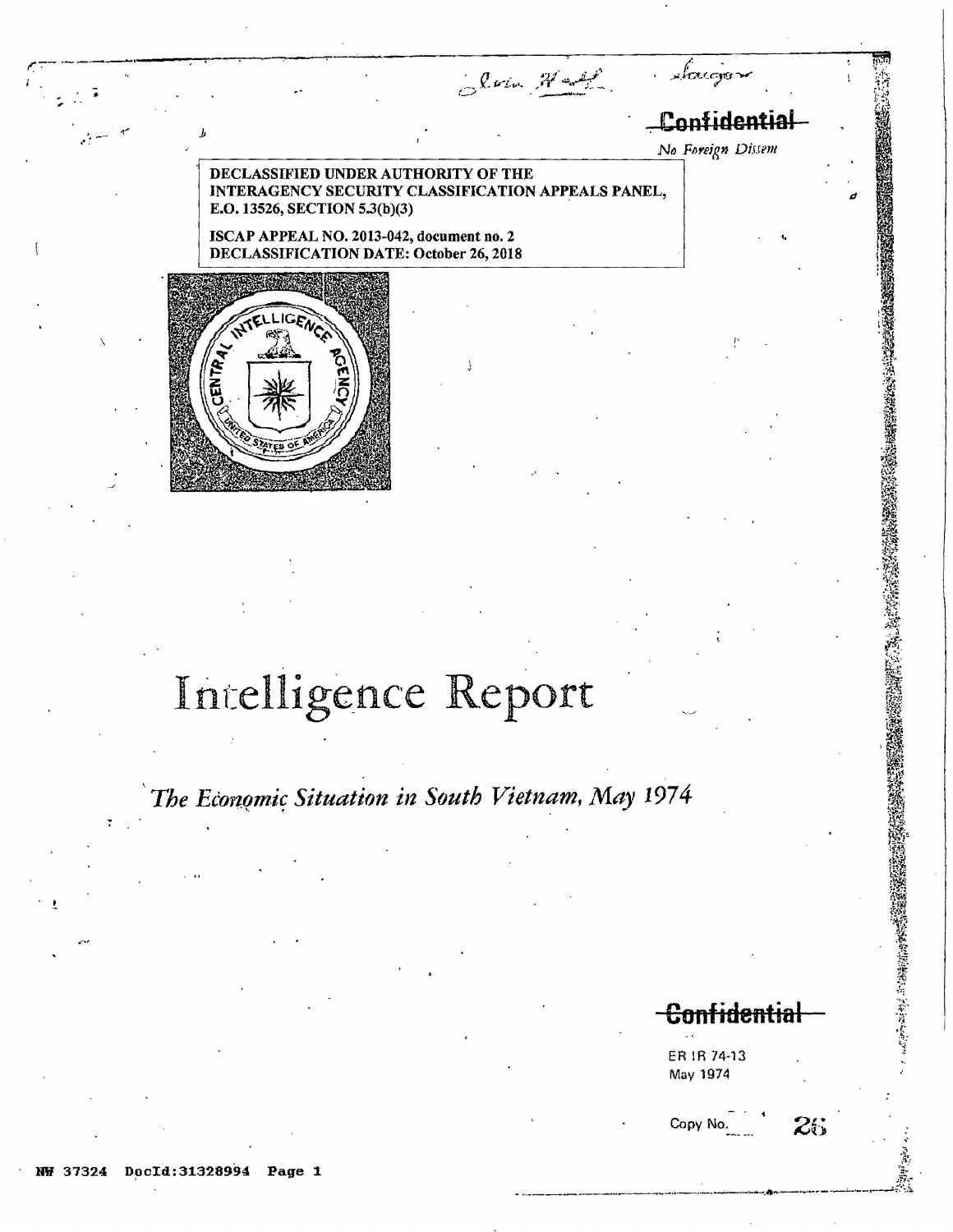## NATIONAL SECURITY INFORMATION **Unauthorized Disclosure Subject to Criminal Sanctions**

 $\overline{\phantom{a}}$ 

Classified by 015319<br>Exempt from general declessification schedule<br>of E.O. 11652, exemption category;<br> $\frac{9}{2}$ 50(1), (2), and (3)<br>Automatically declessified on:<br>Date impossible to Determine

 $\ddot{\phantom{a}}$ 

 $\ddot{\phantom{a}}$ 

- 122

।<br>ਇਨ੍ਹਾਂ ਇੰਦਰ ਵਿੱਚ ਕਰਨ ਦੇ ਕਿਹਾ ਕਿ ਸਾਡੇ ਬਾਹੁੰਦੀ ਹੈ।<br>ਇਨ੍ਹਾਂ ਦੇ ਕਿਹਾ ਕਿ ਇਹ ਕਰਨ ਦੀ ਸਾਡੇ ਬਾਹੁੰਦੀ ਹੈ।

 $m \rightarrow m$ 

ì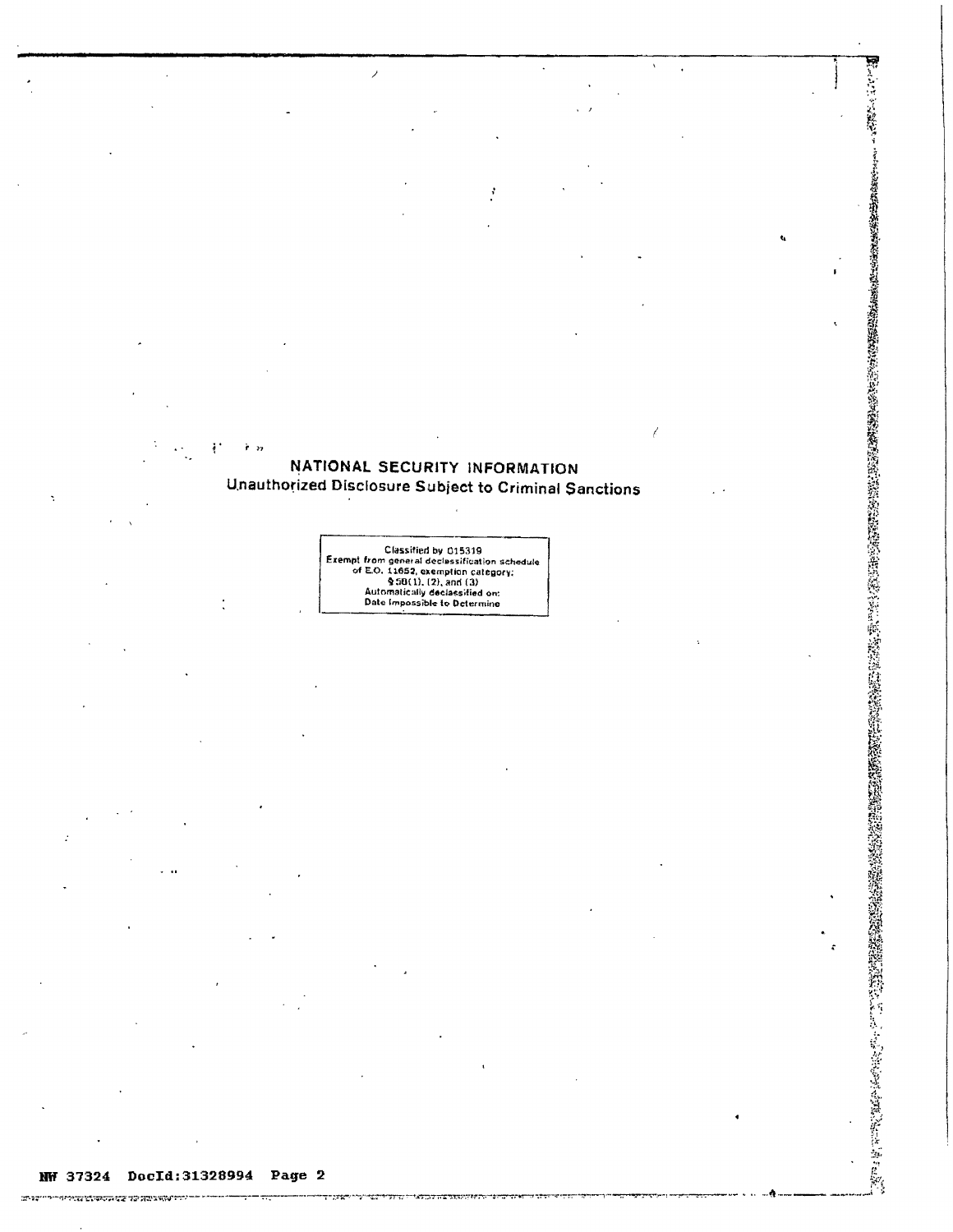Confidential

No Foreign Dissem

## The Economic Situation in South Vietnam May 1974

#### SUMMARY

Largely because of rising food costs, prices in South Victnam continued to edge upward this month, although more slowly than earlier in the year.

In contrast to the first quarter of 1974, South Vietnam's foreign exchange position improved somewhat in April as a result of an unexpected inflow of private short-term grapital and the recovery of US plaster purchases. Slackening import licensing in the same period lessened somewhat the bleak outlook for reserves in coming a onths.

Although sharply increased prices for key imports have spurred several import-su stitute industries, overall manufacturing output has fallen to about the 1969 level. With falling real incomes, fight credit conditions, and government measures to reduce imports, there is fittle likelihood of an industrial revival in the near luture.

A fe tilizer shortage will add to South Vietnam's trade problems and may reduce rice production.

Note: Comments and queries regarding this report are welcomed. They may be  $directed$  to of the Office of Economic Research, Code 143, Extension 6716. Withheld under statutory authority of the

Central Intelligence Agency Act of 1949 (50 **U.S.C., section 3507)** 

Confidential

May 1974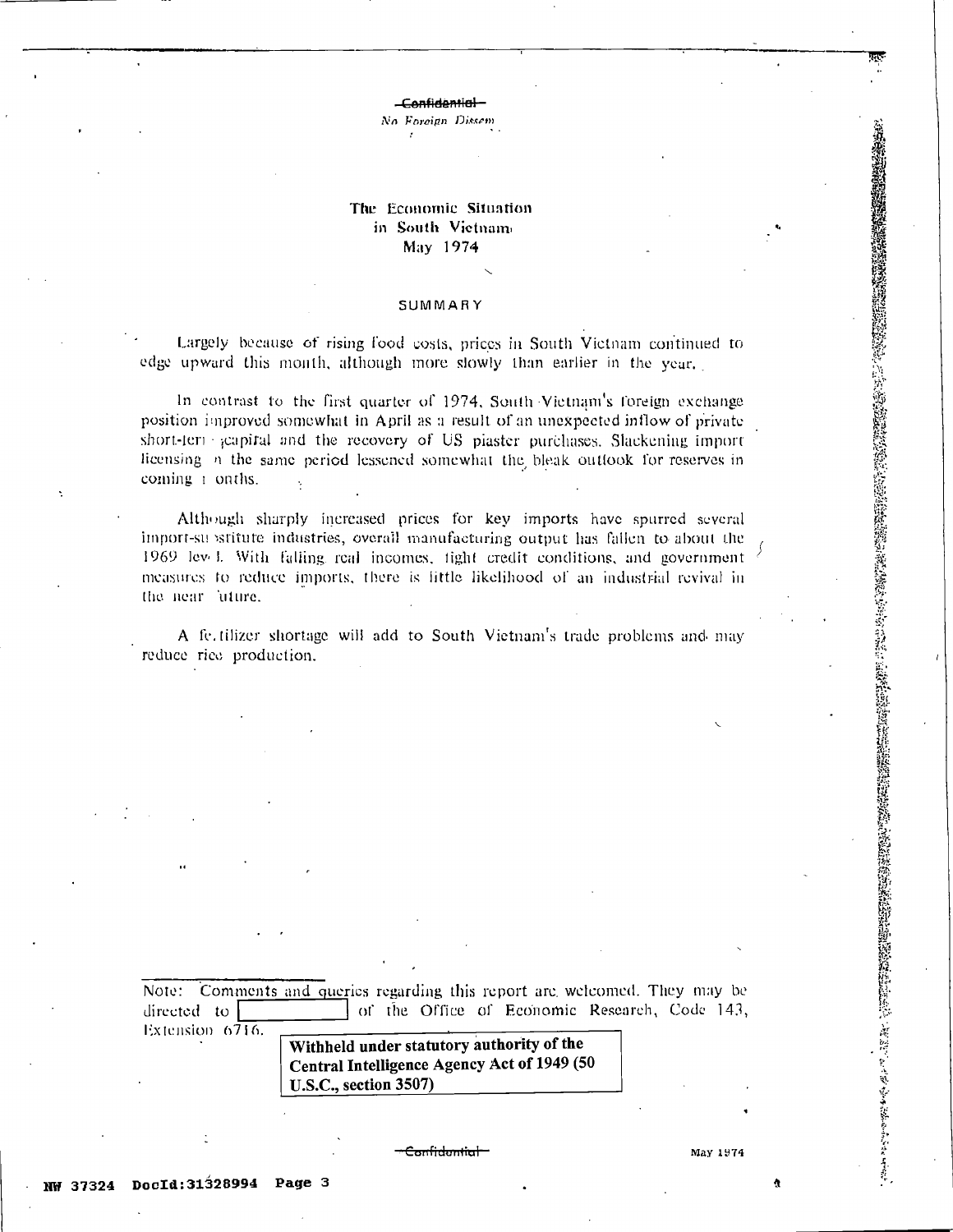#### **DISCUSSION**

<del>Confidential</del>

#### Market Conditions<sup>1</sup>

환자 사용관계 (Market

 $\mathbb{Z}$ : 1. Through mid-May, prices continued to edge upward, although at a somewhat slower pace than in early 1974. For the four weeks ending on 13 May, the Saigon price index rose 2.4% to reach a level 26% above the start of the vear. Markets were off slightly in early May with the holidays for Buddha's birthday, but prices moved up again later on. Food was the principal source of continuing inflation, with prices of meat, poultry, and fish up sharply. A 19% increase in the official price of canned milk in the week 9-15 May also made a significant impact. Rice prices remained relatively stable, but reflected a slight seasonal upward movement. Consumers have already felt the price boosts for imported rice, petroleum products, and other key commodities, but the main indirect impact of higher import prices of production inputs such as chemicals is yet to come.<sup>2-1</sup>

2. Gold and illegal currency markets were relatively inactive this month, The price of black market dollars remained at or below the official exchange rate, which was raised to 620 plasters per US \$1 in late April. Gold prices declined slightly; on 13 May gold sold for \$149 per troy ounce, down about \$4 per ounce from a month earlier.

 $\mu_{\rm{max}} = \mu_{\rm{max}}$ 

#### Foreign Exchange Reserves and Import Licensing

 $\sim$  3.3. South Vietnam's foreign exchange position improved somewhat during April, reversing the trend of the first quarter. Dollar and gold reserves rose by nearly \$10 million, bringing holdings to \$124 million, compared with \$154 million at the end of 1973. One apparent factor leading to the increase was a rise in inflows of private short-term capital.<sup>3</sup> Another factor was \$11 million in US purchases of piasters from the National Bank. These purchases had dropped dramatically in previous months, totaling only \$4.6 million in the first three months of the year.

4. The capital inflow is believed to reflect mainly the repatriation of funds by businessmen who are feeling the squeeze of exceedingly tight monetary and credit conditions.<sup>4</sup> Since last fall the government has encouraged holders of foreign

Charts showing major economic indicators and the government budget follow the text.  $\overline{1}$ .

During the year ending in mid-April, the imported commodity price index rose 93%, compared to 79%  $\mathbf{2}$ Suigon retail prices. The comparable figures for the period January to mid-April were 15% and 23%, respectively. Because roughly half of the higher priced imports of 1973 were producers' goods, however, their impact on retail prices naturally lagged the movements in the import price index.

 $3.$ Payments transactions that are effectively short-term capital movements appear scattered throughout the current and capital accounts reported by the South Vietnamese. In the compacted accounting available at irregular intervals through the year, many of them are subsumed under the heading "invisibles," which covers a variety of receipts of unknown origin.

4. Another source of sudden inflows has been Communist purchases of Vietnamese piasters for local procurement requirements. There is no indication, however, that such purchases played a role in the unexpectedly large receipts of the National Bank last month.

onfidentia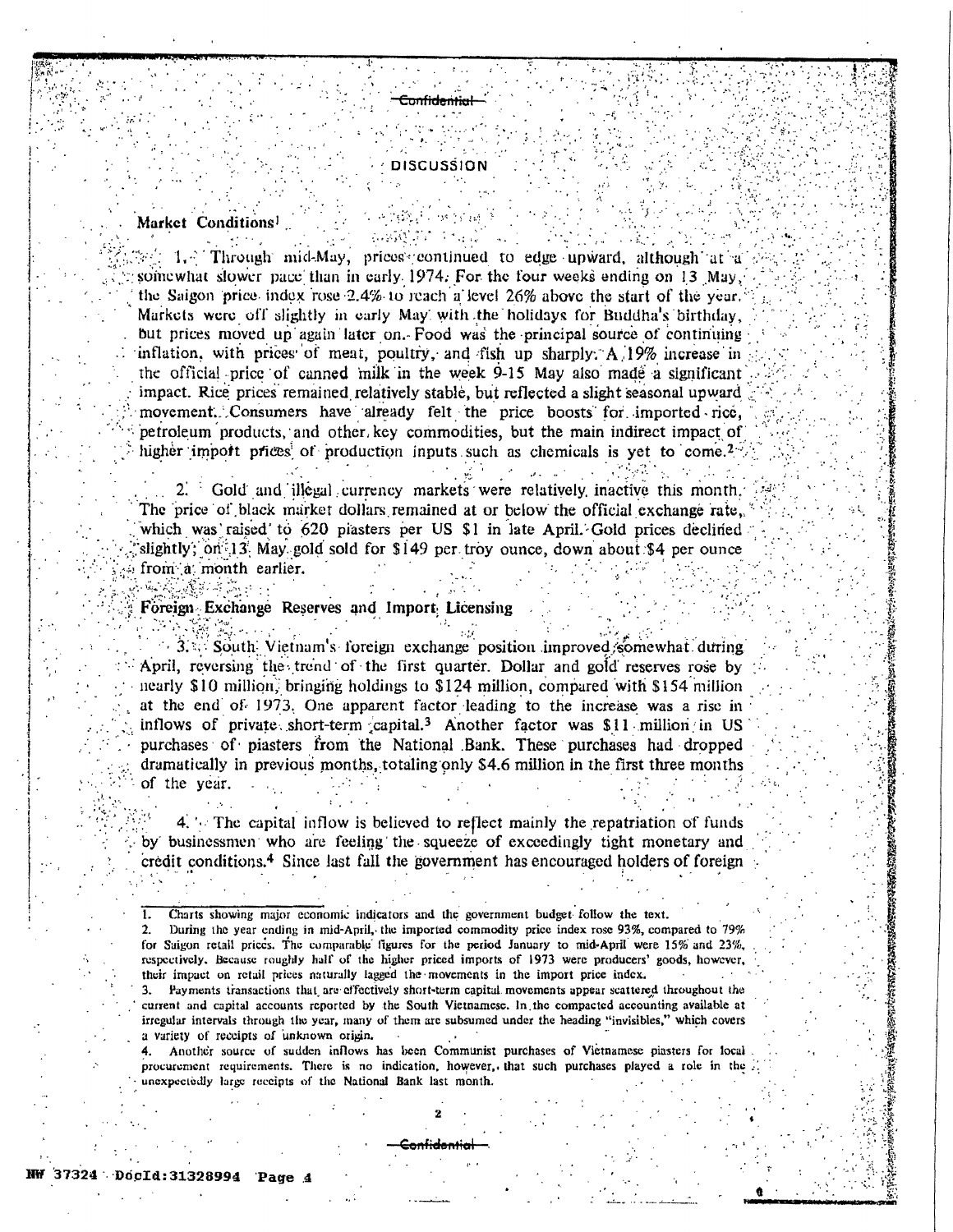currencies, regardless of the legality of their source, to make exchanges through official channels with the assurance there would be no legal action taken. Moreover, repeated devaluations of the piaster, coupled with tight credit conditions, have prevented a black market premium for dollars and have induced use of the banking system to dispose of hard currency.

Another recent development that may augur somewhat less pressure on 5. South Vietnam's slim reserves in coming months is the recent decline in import licensing. Related to both specific government measures to curb demand<sup>5</sup> and the continuing business recession, this pattern deepened considerably in April. Weekly import licensing rates for goods financed under the US Commercial Import Program (excluding petroleum products and fertilizer) averaged just under \$2 million, down from about \$5 million per week during the January-March period. Similarly, the weekly average of orders for goods financed by government sources declined in April and the first two weeks in May to about \$3 million, down from some \$4.5 million during January-March and \$6 million during 1973.

6. Although the April performance relieves some of the acute pressure on South Vietnamese officials to devise ways to cope with international payments problems, it provides little encouragement for an early recovery from the recession that has plagued the economy for the past two years. With commodity stocks still low and industry operating substantially below capacity, imports will clearly have to rise sharply for any resurgence.

Industrial Conditions

ingen.

Manufacturing output has sagged since 1972 largely because of slack 7. consumer demand for less-essential goods and, particularly over the past year, shortages and higher costs of imported raw materials. The limited available evidence suggests that production had picked up somewhat toward the end of 1973 but was still only at about 1969 levels. There are no signs of further revival so far in 1974; with falling real incomes, government measures to reduce imports, and tight credit conditions, the overall outlook for industry is not good.

The impact of the continuing recession has been uneven. By late 1973 8. and early 1974, there were a few bright spots in textiles and cement, although even these were well below pre-1972 output levels. Other industries suffered particularly sharp declines and have since shown virtually no recovery. These include soft drinks, tobacco, glass bottle manufacturing, sugar processing, and construction activity.

These measures are described in ER IR 74-5, The Economic Situation in South Vietnam, February 1974 CONFIDENTIAL/NO FOREIGN DISSEM.

#### cId:31328994 Page 5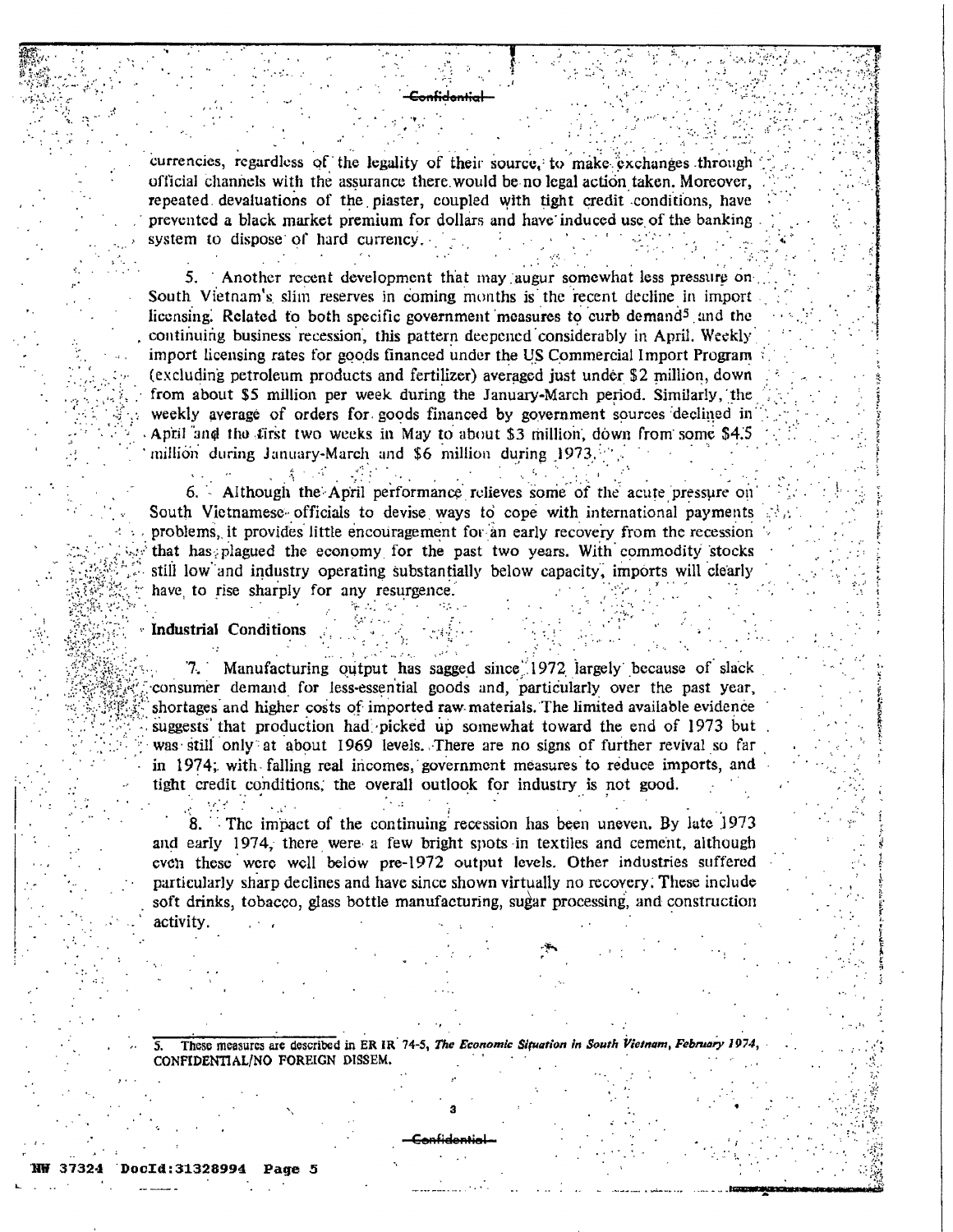. Sharply increased prices for key imports have led, nonetheless, to the expansion, emergence, or reappearance of several domestic industries producing substitutes. Most notably, charcoal production reportedly had gained such momentum in recent months that the market became glutted and prices dropped by as much as 50% since the start of the year. Over the same period, kerosene consumption is estimated to have declined by 80% Another outgrowth of high import costs is seen in the paper industry, where it has now become economical to use domestic raw materials rather than imported wood pulp. As a result, the two state-owned paper manufacturers have begun pulping rice straw and pine logs. Other developments in import-substitution industries include a proliferation of bicycle manufacturers; increasing collection and recycling of lubricating oils; and government encouragement for small, artisan sugarcane-processing facilities.

#### Farmers Face Tight Fertilizer Market

10. World shortages and higher prices of fertilizer will have a serious impact on South Vietnamese imports and could well affect domestic rice production. Last year, South Vietnam imported some 450,000 metric tons of fertilizer at a cost of \$50 million-\$60 million, all financed under the US Commercial Import Program. With recent price bids for delivery of urea at about \$380 a ton compared with \$150 last year, matching last year's fertilizer imports would cost an additional \$75 million-\$100 million. South Vietnam will be unable to achieve such a target.

11. Reduced foreign aid and the tight exchange reserve situation limit the extent to which South Victnam can deal with the fertilizer problem. The United States will finance substantially less fertilizer this year than last. The total US purchase of fertilizer for aid distribution to LDCs will probably amount to about 350,000 tons, of which only 50,000-100,000 tons would go to South Vietnam. For South Vietnam to obtain the same quantity as last year would require large disbursements from its own foreign exchange holdings, which are already near record lows. While other foreign spending could be reduced, there is little room to trim imports without reducing domestic availabilities of key raw materials, food, and other essential commodities.

P. 1992年12月12日 第12月12日 12月12日 12月12日 12月12日 12月12日 12月12日 12月12日 12月12日 12月12日 12月12日 12月12日 12月12日 12月12日 12月

There are some indications that large fertilizer stockpiles in-country could  $12. \cdot$ substantially cushion the impact of reduced imports, but there is considerable disagreement on the size of these stocks. Estimates range from 120,000 to 350,000 tons, with the lower end of the range being more likely. Even these figures are deceptive, however, for the forms in which the stocks are held/vary considerably and in ways that significantly affect whether they will be drawn into use this year. Some are scattered around the country in small batches; others are in large hoards.<sup>6</sup> Commercial importers - who in principle are authorized to sell only to

Fertilizer hoarding is not a new problem. A recent knowledgeable visitor reported that some of the fertilizer now being marketed carries labels indicating it was imported in the middle and late 1960s.

m<del>hidenha</del>l

NŴ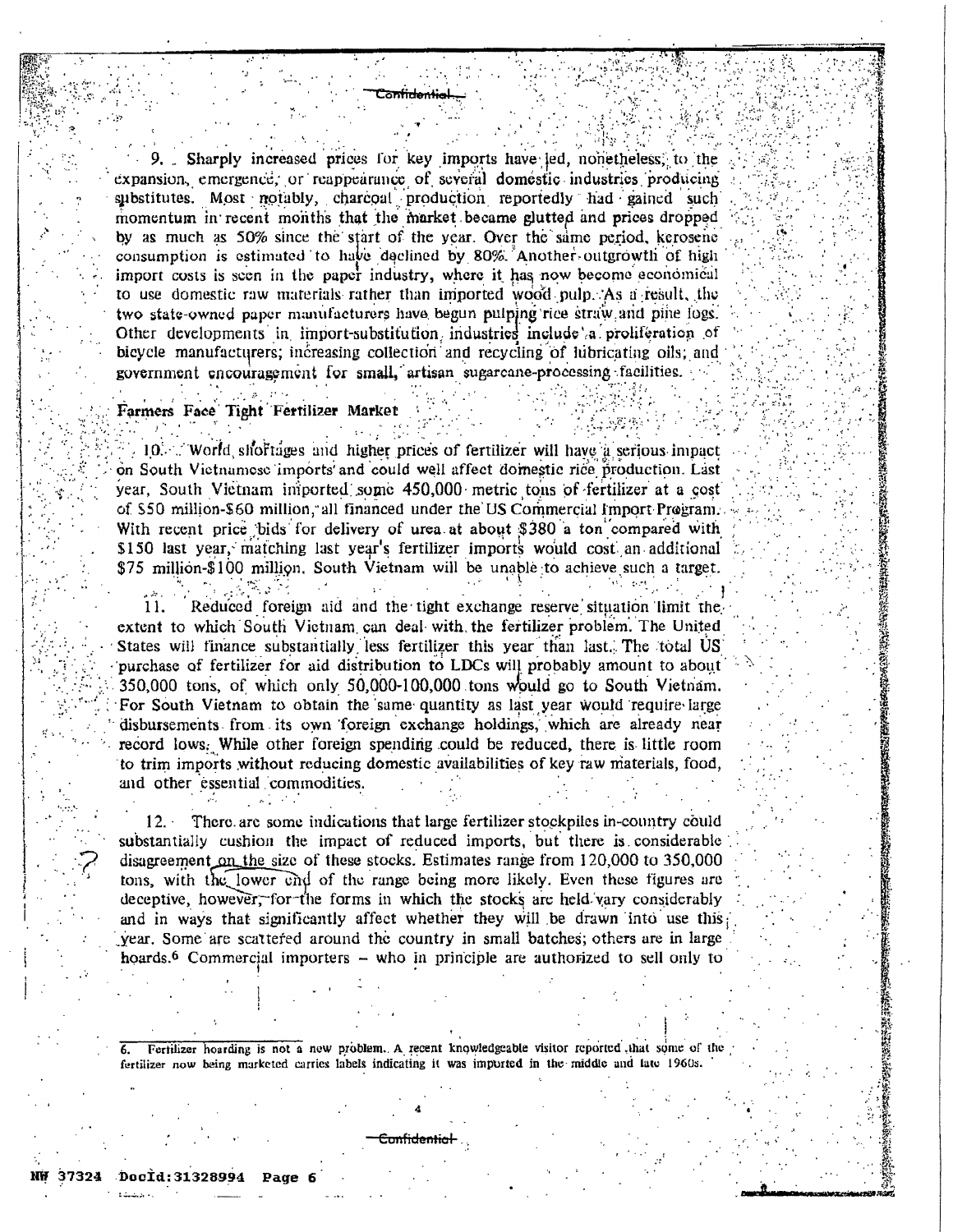licensed dealers and farm organizations – have been accused of selling for later resale large amounts to influential persons and organizations who had no need for fertilizer at all.

a<del>nfidential</del>

13. The government is attacking the problem primarily at the wholesale level. In mid-May the government announced that it would take over the importing of fertilizer. If this occurs, the government will have direct control of initial fertilizer distribution, eliminating the commercial importer and giving the government a role in fortilizer similar to its present control of the sale of imported rice. The Prime Minister also ordered a check on all warehouses and called for maintenance of official prices. The latter is impractical, however, given the myriad import prices that have prevailed over time in the constantly changing world market and the need for reasonable profit margins for legitimate retailers.

 $\blacksquare$  14.  $\mathbf{H}$ , in spite of all efforts, fertilizer use is substantially below last year's rate, the resulting impact on rice output could be quite strong. The high-yielding rice varieties now being used on one-third of the planted area (about 900,000 hectares) have been largely responsible for the increase in paddy production from 4.4 million tons in 1968-69 to an estimated 6.5 million tons in 1973-74. These new strains are highly fertilizer-responsive and in Vietnam yield about 4 tons of paddy per hectare, whereas traditional varieties that are not fertilized yield only about 1.7 tons. At typical application rates, a one-ton decrease in fertilizer on fields planted to high-yielding varieties would result in a 7-ton decline in output; on traditional varietics that are fertilized, a one-ton reduction in fertilizer would reduce output by about 3 tons.

Doc1d:31328994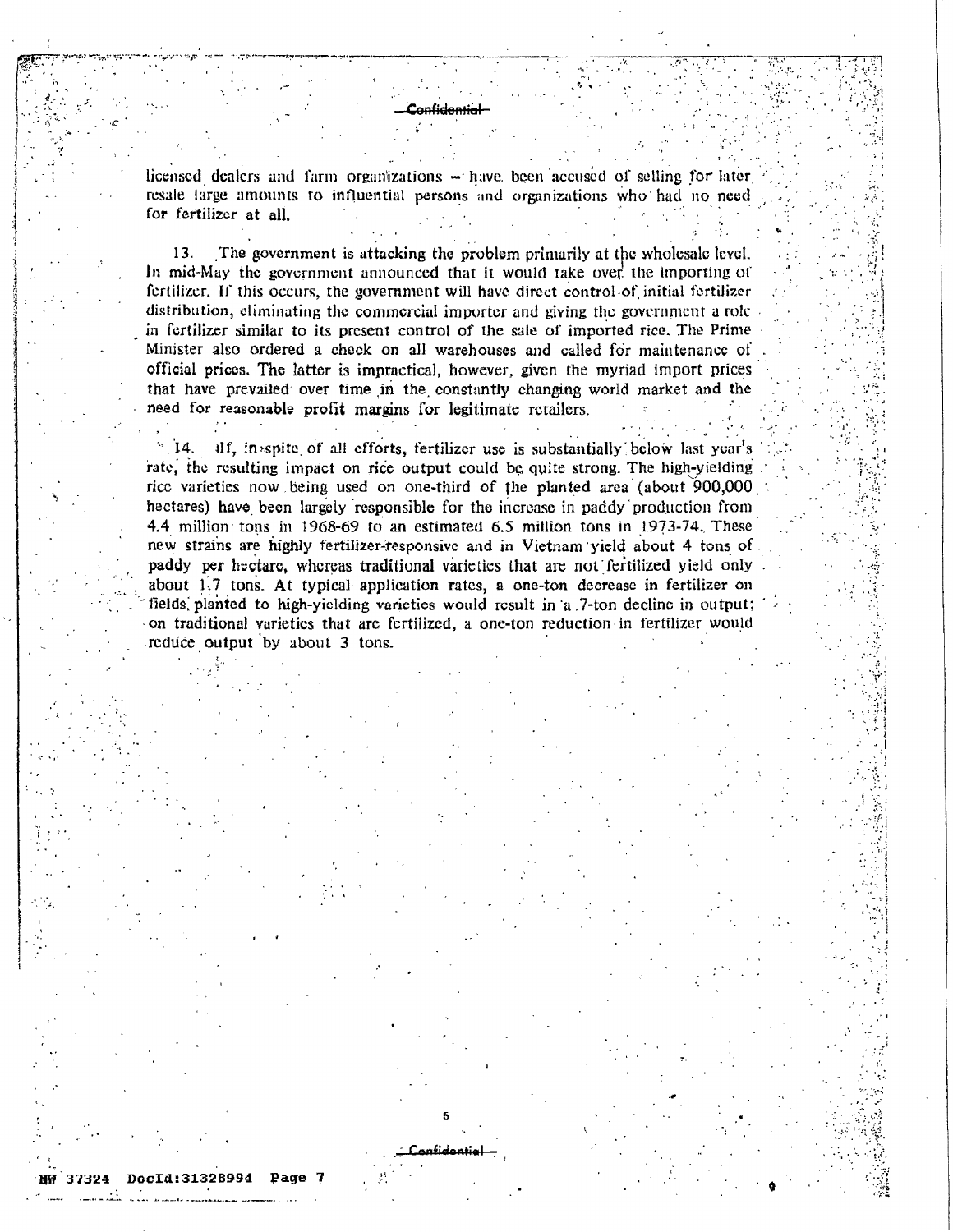

THE CONSTRUCTION OF PARTY OF THE SECOND TEST OF THE REPORT OF THE CONSTRUCTION OF THE PARTY.